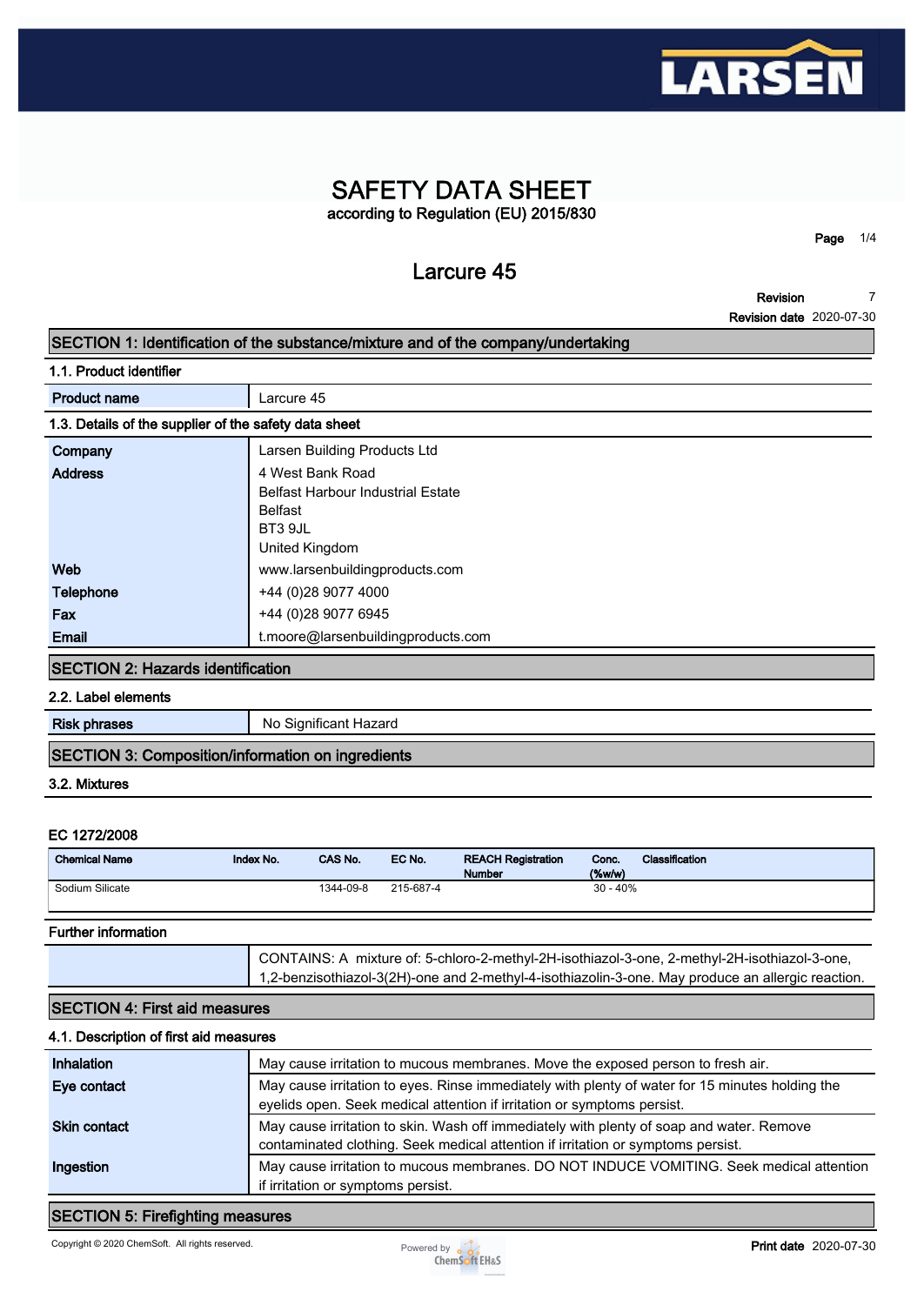# **Larcure 45**

| Revision                        |  |
|---------------------------------|--|
| <b>Revision date 2020-07-30</b> |  |

|                                                                   | ו וסיוטוטוו עמוס בטבט־טו                                                                                                                                                |
|-------------------------------------------------------------------|-------------------------------------------------------------------------------------------------------------------------------------------------------------------------|
| 5.1. Extinguishing media                                          |                                                                                                                                                                         |
|                                                                   | Use extinguishing media appropriate to the surrounding fire conditions.                                                                                                 |
| 5.2. Special hazards arising from the substance or mixture        |                                                                                                                                                                         |
|                                                                   | Burning produces irritating, toxic and obnoxious fumes.                                                                                                                 |
| 5.3. Advice for firefighters                                      |                                                                                                                                                                         |
|                                                                   | Wear suitable respiratory equipment when necessary.                                                                                                                     |
| <b>SECTION 6: Accidental release measures</b>                     |                                                                                                                                                                         |
|                                                                   | 6.1. Personal precautions, protective equipment and emergency procedures                                                                                                |
|                                                                   | Ensure adequate ventilation of the working area.                                                                                                                        |
| 6.2. Environmental precautions                                    |                                                                                                                                                                         |
|                                                                   | Do not allow product to enter drains. Prevent further spillage if safe.                                                                                                 |
| 6.3. Methods and material for containment and cleaning up         |                                                                                                                                                                         |
|                                                                   | Absorb with inert, absorbent material. Sweep up. Transfer to suitable, labelled containers for<br>disposal. Clean spillage area thoroughly with plenty of water.        |
| <b>SECTION 7: Handling and storage</b>                            |                                                                                                                                                                         |
| 7.1. Precautions for safe handling                                |                                                                                                                                                                         |
|                                                                   | Avoid contact with eyes and skin. Ensure adequate ventilation of the working area. Adopt best<br>Manual Handling considerations when handling, carrying and dispensing. |
| 7.2. Conditions for safe storage, including any incompatibilities |                                                                                                                                                                         |
|                                                                   | Keep in a cool, dry, well ventilated area. Keep containers tightly closed. Store in correctly labelled<br>containers.                                                   |
| <b>SECTION 8: Exposure controls/personal protection</b>           |                                                                                                                                                                         |
| 8.2. Exposure controls                                            |                                                                                                                                                                         |
| 8.2.1. Appropriate engineering<br>controls                        | Ensure adequate ventilation of the working area.                                                                                                                        |
| 8.2.2. Individual protection<br>measures                          | Wear suitable protective clothing.                                                                                                                                      |
| Eye / face protection                                             | In case of splashing, wear:. Approved safety goggles.                                                                                                                   |
| Skin protection -<br>Handprotection                               | Chemical resistant gloves (PVC).                                                                                                                                        |
| <b>SECTION 9: Physical and chemical properties</b>                |                                                                                                                                                                         |
| 9.1. Information on basic physical and chemical properties        |                                                                                                                                                                         |
| Appearance Liquid                                                 |                                                                                                                                                                         |
| Colour   Clear                                                    |                                                                                                                                                                         |
|                                                                   | $pH$ 10 - 13                                                                                                                                                            |
| <b>Solubility</b>                                                 | Soluble in water                                                                                                                                                        |
| <b>SECTION 10: Stability and reactivity</b>                       |                                                                                                                                                                         |
| 10.2. Chemical stability                                          |                                                                                                                                                                         |
|                                                                   | Stable under normal conditions.                                                                                                                                         |

## **SECTION 11: Toxicological information**

## **11.1.4. Toxicological Information**

**No data available**

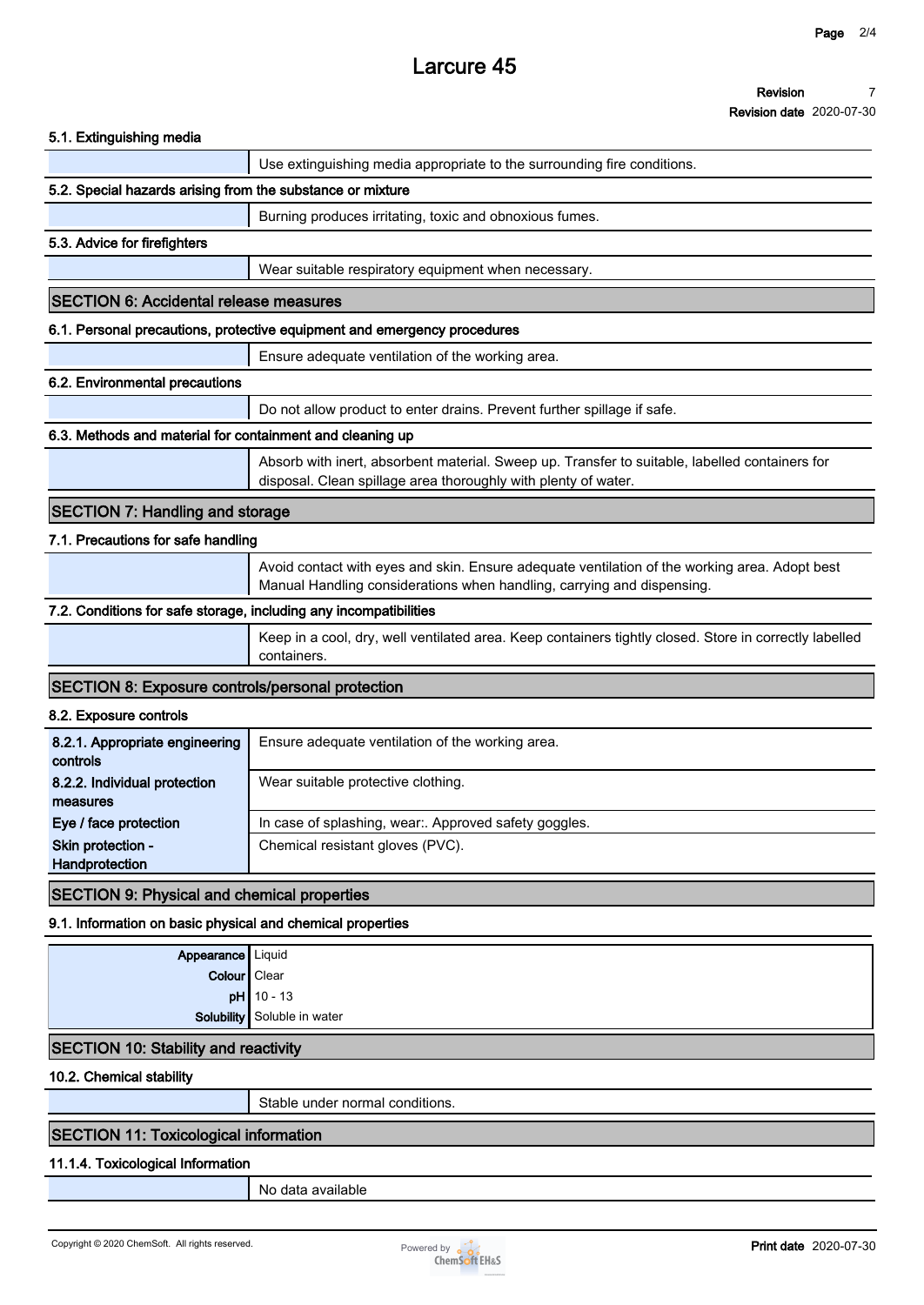## **Larcure 45**

**Revision 7**

**Revision date 2020-07-30**

**12.1. Toxicity**

**No data available**

### **SECTION 13: Disposal considerations**

**General information**

**Dispose of in compliance with all. local and national regulations.**

## **SECTION 14: Transport information**

## **14.1. UN number**

| 14. I. UN IIUIIIDU                        |                                                                                |
|-------------------------------------------|--------------------------------------------------------------------------------|
|                                           | The product is not classified as dangerous for carriage.                       |
| 14.2. UN proper shipping name             |                                                                                |
|                                           | The product is not classified as dangerous for carriage.                       |
| 14.3. Transport hazard class(es)          |                                                                                |
|                                           | The product is not classified as dangerous for carriage.                       |
| 14.4. Packing group                       |                                                                                |
|                                           | The product is not classified as dangerous for carriage.                       |
| 14.5. Environmental hazards               |                                                                                |
|                                           | The product is not classified as dangerous for carriage.                       |
| 14.6. Special precautions for user        |                                                                                |
|                                           | The product is not classified as dangerous for carriage.                       |
|                                           | 14.7. Transport in bulk according to Annex II of MARPOL 73/78 and the IBC Code |
|                                           | The product is not classified as dangerous for carriage.                       |
| <b>Further information</b>                |                                                                                |
|                                           | The product is not classified as dangerous for carriage.                       |
| <b>SECTION 15: Regulatory information</b> |                                                                                |

### **SECTION 16: Other information**

### **Other information**

| <b>Revision</b> | This document differs from the previous version in the following areas<br>2 - 2.1. Classification of the substance or mixture.<br>2 - 2.1.2. Classification - EC 1272/2008.<br>2 - Hazard pictograms.<br>2 - Signal Word.<br>2 - Precautionary Statement: Prevention.<br>2 - Precautionary Statement: Response.<br>2 - Precautionary Statement: Storage.<br>2 - Precautionary Statement: Disposal.<br>14 - ADR/RID. |
|-----------------|---------------------------------------------------------------------------------------------------------------------------------------------------------------------------------------------------------------------------------------------------------------------------------------------------------------------------------------------------------------------------------------------------------------------|
|                 | 14 - IMDG.                                                                                                                                                                                                                                                                                                                                                                                                          |
|                 | 14 - IATA.                                                                                                                                                                                                                                                                                                                                                                                                          |
|                 | 15 - Labelling.<br>15 - Risk phrases.                                                                                                                                                                                                                                                                                                                                                                               |

### **Further information**

**The information supplied in this Safety Data Sheet is designed only as guidance for the safe use, storage and handling of the product. This information is correct to the best of our knowledge and**